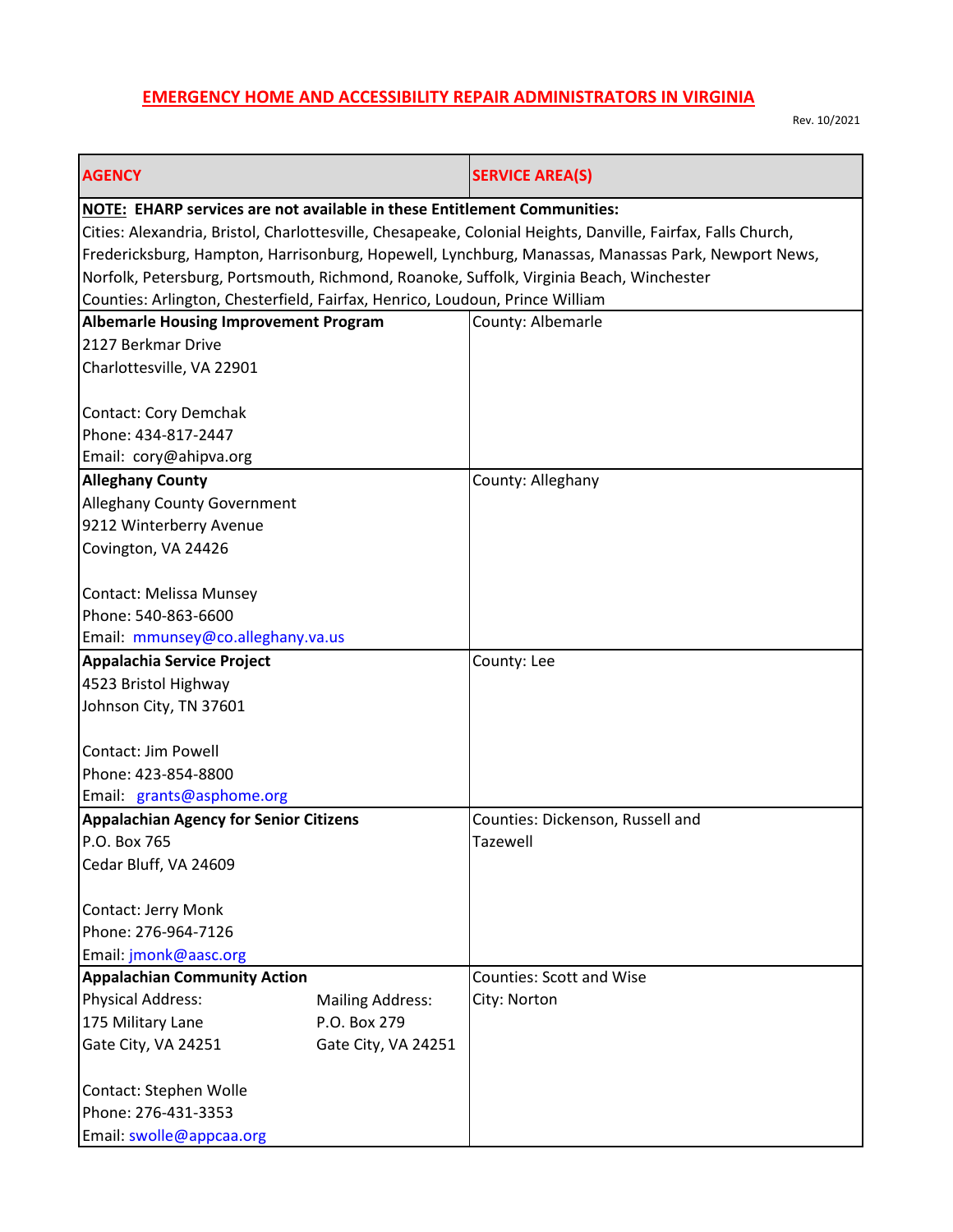| Bay Aging, Inc.                                       | Counties: Caroline, Essex, King and                   |
|-------------------------------------------------------|-------------------------------------------------------|
| P.O. Box 610                                          | Queen, King George, King William,                     |
| Urbanna, VA 23175                                     | Lancaster, Mathews, Middlesex,                        |
|                                                       | Northumberland, Richmond and                          |
| <b>Contact: Robin Jones</b>                           | Westmoreland                                          |
| Phone: 804-758-1260 ext 1309                          |                                                       |
| Email: rjones@bayaging.org                            |                                                       |
| <b>Central Virginia Alliance for Community Living</b> | Counties: Amherst, Appomattox and                     |
| <b>Physical Address:</b>                              | <b>Bedford</b>                                        |
| 501 12 <sup>th</sup> Street,                          |                                                       |
| Lynchburg, VA 24504                                   |                                                       |
|                                                       |                                                       |
| <b>Mailing Address:</b>                               |                                                       |
| P.O. Box 1390                                         |                                                       |
| Suite A                                               |                                                       |
| Lynchburg, VA 24505                                   |                                                       |
|                                                       |                                                       |
| Contact: Ken Vance                                    |                                                       |
| Phone: 434-385-9070                                   |                                                       |
| Email: kvance@cvcl.org                                |                                                       |
| <b>Community Housing Partners Corporation</b>         | Counties: Augusta, Clarke, Floyd, Frederick, Giles,   |
| 400 Industrial Drive, N.E. Christiansburg, VA 24073   | Highland, Montgomery, Nelson, Page, Pulaski, Radford, |
|                                                       | Rockingham, Shenandoah, Stafford and Warren           |
| Contact: Chris Heslep                                 | Cities: Staunton and Waynesboro                       |
| Phone: 540-381-9446 x5004                             |                                                       |
| Email: cheslep@chpc2.org                              |                                                       |
| No provider currently available -                     | Counties: Dinwiddie, Greensville, Prince George,      |
| <b>Contact Michelle Tilton at DHCD</b>                | <b>Surry and Sussex</b>                               |
| michelle.tilton@dhcd.virginia.gov                     | City: Emporia                                         |
| to be added to waiting list                           |                                                       |
| <b>Eastern Shore AAA/CAA</b>                          | <b>Counties: Accomack and Northampton</b>             |
| 5432 Bayside Road                                     |                                                       |
| Exmore, VA 23350                                      |                                                       |
|                                                       |                                                       |
| Phone: 757-442-9652                                   |                                                       |
| <b>Fluvanna-Louisa Housing Foundation</b>             | <b>Counties: Fluvanna and Louisa</b>                  |
| P.O. Box 160                                          |                                                       |
| Louisa, VA 23093                                      |                                                       |
|                                                       |                                                       |
| Contact: Kimberly Hyland                              |                                                       |
| Phone: 540-967-3485                                   |                                                       |
| Email: khyland@louisa.org                             |                                                       |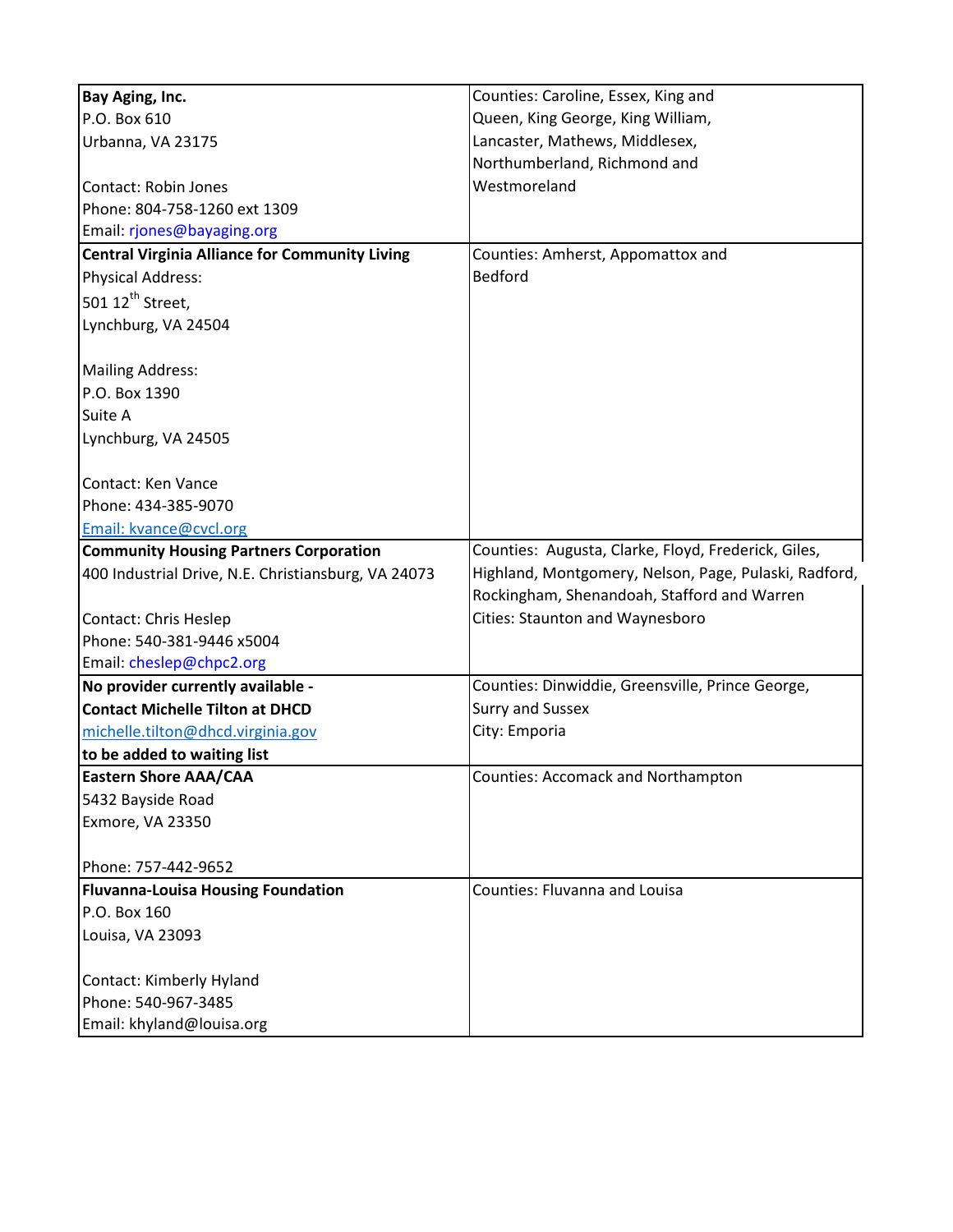| <b>Foothills Housing Corporation</b>       |                         | Counties: Culpeper, Fauquier, Madison, |
|--------------------------------------------|-------------------------|----------------------------------------|
| 47 Garrett Street                          |                         | Orange and Rappahannock                |
| Suite 205                                  |                         |                                        |
| Warrenton, VA 20186                        |                         |                                        |
|                                            |                         |                                        |
| Contact: Jacqueline Sill                   |                         |                                        |
| Phone: 540-341-2805                        |                         |                                        |
| Email: jsill@fhcorp.org                    |                         |                                        |
| <b>Gloucester Housing Partnership</b>      |                         | County: Gloucester                     |
| <b>Physical Address:</b>                   | <b>Mailing Address:</b> |                                        |
| 6661 Hickory Fork Rd                       | P.O. Box 1688           |                                        |
| Suite C                                    | Gloucester, VA 23061    |                                        |
| Hayes, VA 23072                            |                         |                                        |
|                                            |                         |                                        |
| Contact: Stephanie Altland                 |                         |                                        |
| Phone: 804-792-5079                        |                         |                                        |
| Email: coordinator@ghp4u.com               |                         |                                        |
| <b>Housing Partnerships, Inc.</b>          |                         | City: Williamsburg                     |
| P.O. Box 441                               |                         |                                        |
| Williamsburg, VA 23187                     |                         |                                        |
|                                            |                         |                                        |
| Contact: Brandie Weiler                    |                         |                                        |
| Phone: 757-221-0225                        |                         |                                        |
| Email: bweiler@housingpartnerships.org     |                         |                                        |
| <b>James City County Office of Housing</b> |                         | County: James City                     |
| 5320 Palmer Lane                           |                         |                                        |
| Suite 1A                                   |                         |                                        |
| Williamsburg, VA 23188-2674                |                         |                                        |
|                                            |                         |                                        |
| Phone: 757-259-5340                        |                         |                                        |
| <b>Lynchburg Community Action Group</b>    |                         | County: Campbell                       |
| 1010 Main Street, 2 <sup>nd</sup> Floor    |                         |                                        |
| Lynchburg, VA 24504                        |                         |                                        |
|                                            |                         |                                        |
| Phone: 434-846-3174                        |                         |                                        |
| Mountain Community Action Program, Inc.    |                         | Counties: Bland, Smyth and Wythe       |
| P.O. Box Drawer 1008                       |                         |                                        |
| Marion, VA 24354                           |                         |                                        |
|                                            |                         |                                        |
| <b>Contact: Thomas Boardwine</b>           |                         |                                        |
| Phone: 276-783-7337 ext 229                |                         |                                        |
| Email: tboardwine@mountaincap.org          |                         |                                        |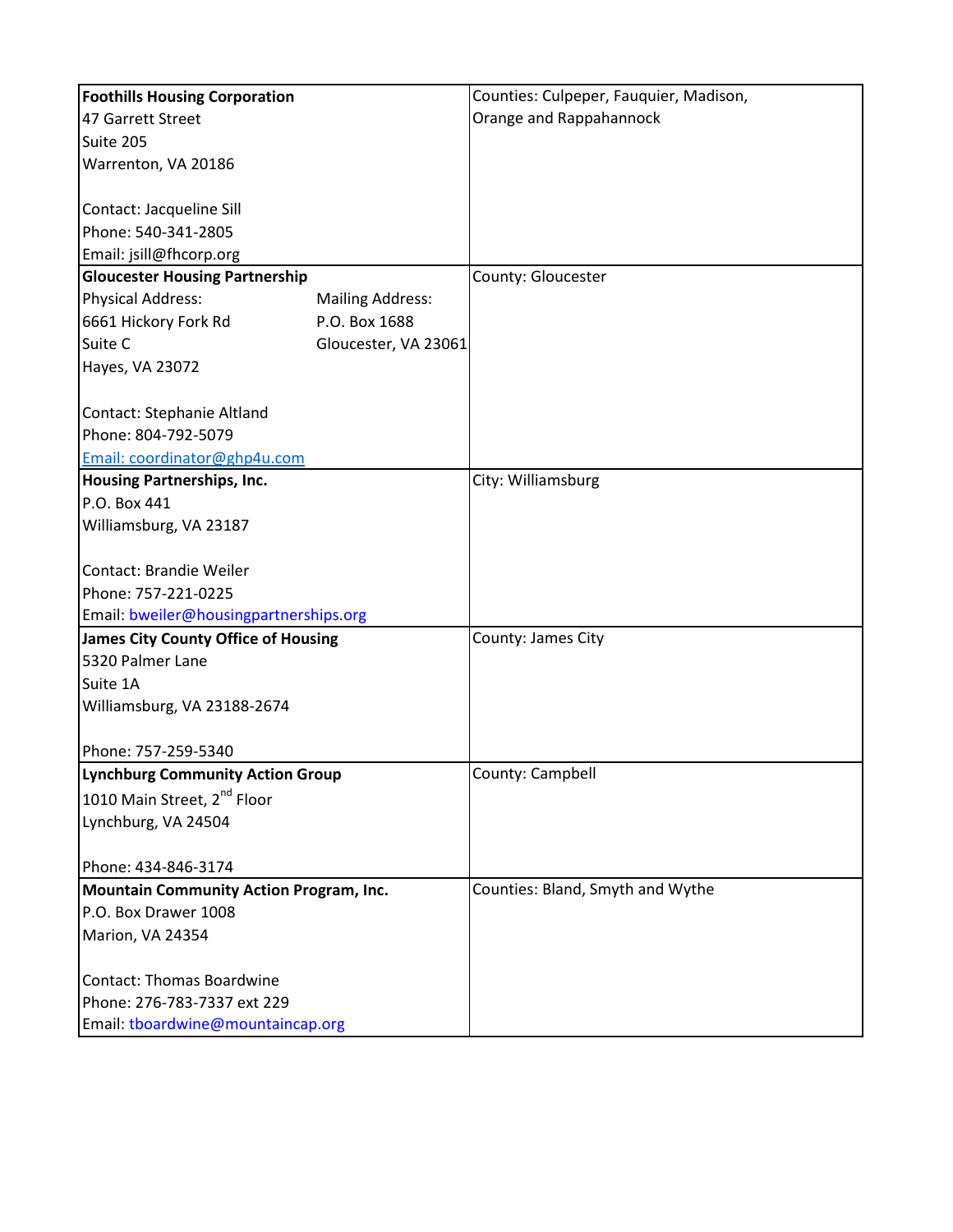| PEOPLE, Inc.                                       | County: Buchanan and Washington             |
|----------------------------------------------------|---------------------------------------------|
| 1173 West Main Street                              |                                             |
| Abingdon, VA 24210                                 |                                             |
|                                                    |                                             |
| Contact: Amanda Thompson                           |                                             |
| Phone: 276-619-2282                                |                                             |
| athompson@peopleinc.net                            |                                             |
| Pittsylvania County Community Action, Inc.         | County: Pittsylvania                        |
| P.O. Box 1119                                      |                                             |
| 348 North Main Street                              |                                             |
| Chatham, VA 24531                                  |                                             |
|                                                    |                                             |
|                                                    |                                             |
| Contacts: John Saunders/Cheryl Vaden               |                                             |
| Phone: 434-432-8024                                |                                             |
| Email: jsaunders@pccainc.org or cvaden@pccainc.org |                                             |
| <b>Project: Homes</b>                              | Counties: Amelia, Buckingham, Charles City, |
| 88 Carnation Street                                | Cumberland, Goochland, Hanover, New Kent,   |
| Richmond, VA 23225                                 | Powhatan, Prince Edward and Spotsylvania    |
|                                                    |                                             |
| <b>Contact: Rex McCoy</b>                          |                                             |
| Phone: 804-545-9580                                |                                             |
| Email: rex.mccoy@projecthomes.org                  |                                             |
| <b>Rooftop of Virginia</b>                         | <b>Counties: Carroll and Grayson</b>        |
| P.O. 853                                           | City: Galax                                 |
| Galax, VA 24333                                    |                                             |
|                                                    |                                             |
| Contact: Sandy Jones                               |                                             |
| Phone: 276-236-7131 ext 228                        |                                             |
| Email: sjones@rtov.org                             |                                             |
| Skyline C.A.P., Inc.                               | County: Greene                              |
| <b>45C Business Park Drive</b>                     |                                             |
| Ruckersville, VA 22968                             |                                             |
|                                                    |                                             |
| Contact: Rachel Henderson                          |                                             |
| Phone: 434-985-6066 opt 4                          |                                             |
| Email: housingdirector@skylinecap.org              |                                             |
| <b>Southern Area Agency on Aging</b>               | Counties: Franklin, Henry and Patrick       |
| 204 Cleveland Ave. Martinsville, VA 24112          | City: Martinsville                          |
|                                                    |                                             |
| Contact: Judy Worley                               |                                             |
| Phone: 276-632-6442                                |                                             |
| Email: jworley@southernaaa.org                     |                                             |